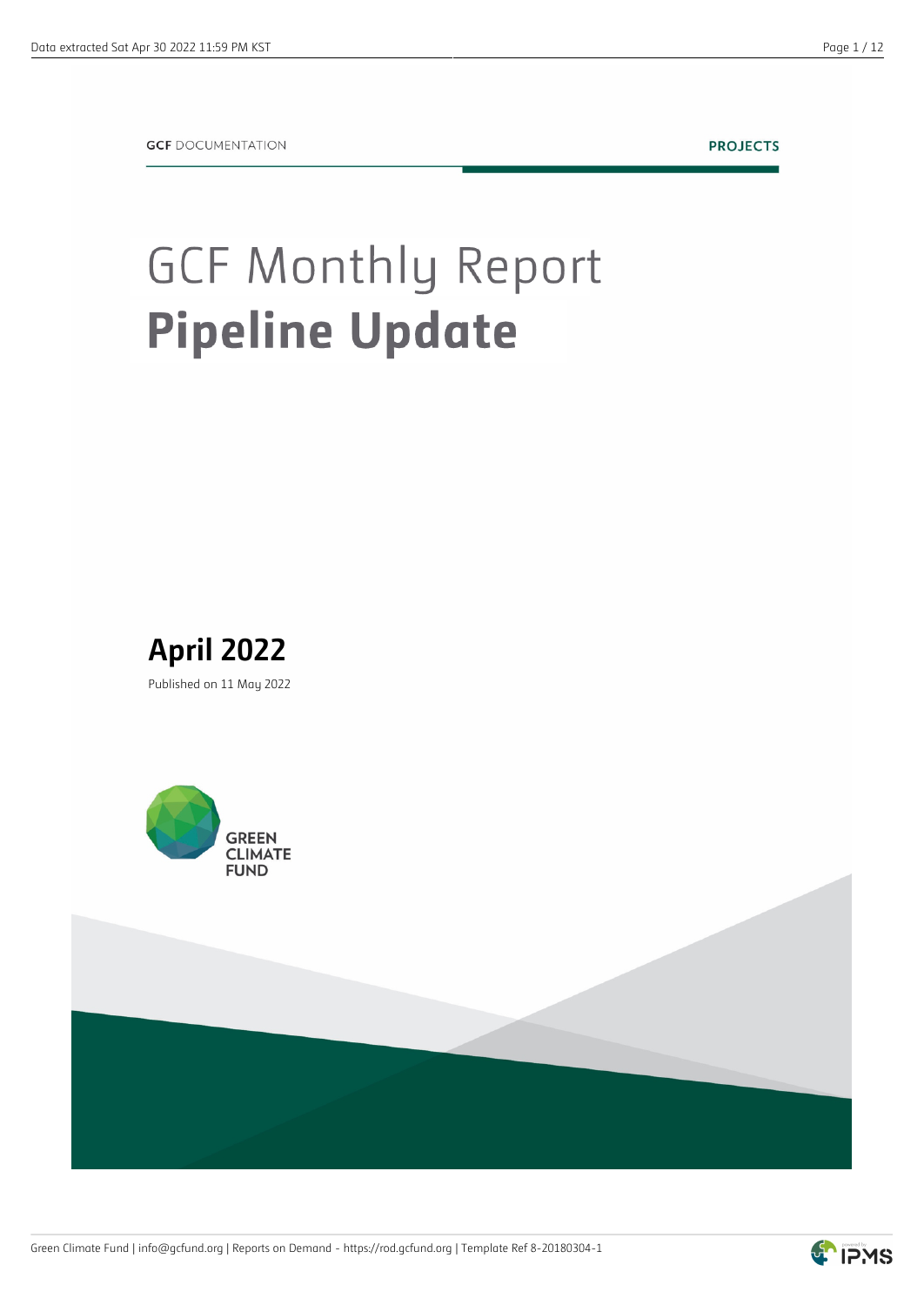## **Overall Pipeline**

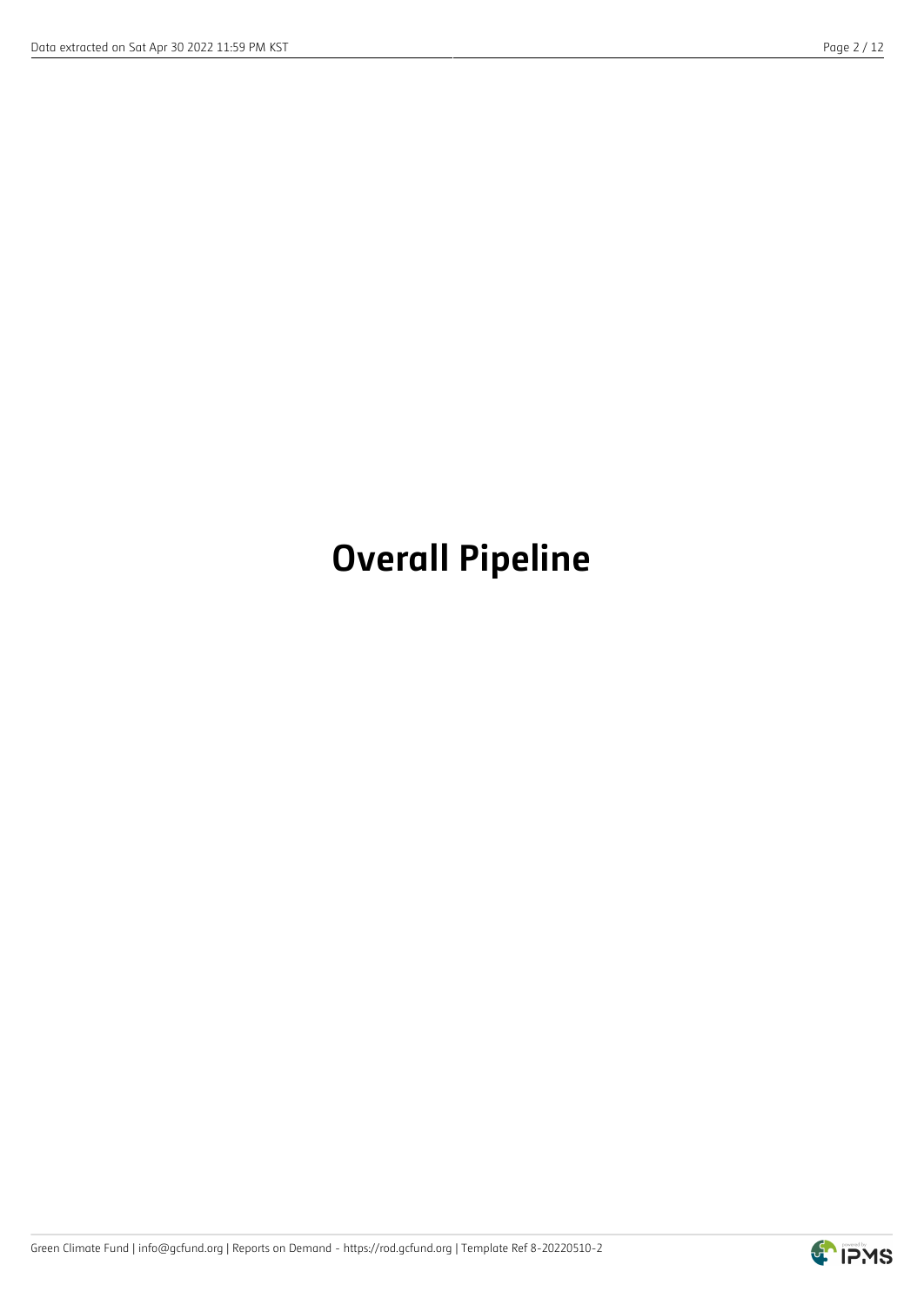| 1. Breakdown of Overall Projects by Division |                            |
|----------------------------------------------|----------------------------|
| a) DMA (Public Sector)                       | $\blacktriangledown$ 1 295 |
| b) PSF (Private Sector)                      | $\sqrt{2}$ 143             |
| <b>Total</b>                                 | 438                        |

| 2. Breakdown of Overall Project Values By Division | GCF.      | Co-Financina                                                   | <b>Total</b> |
|----------------------------------------------------|-----------|----------------------------------------------------------------|--------------|
| a) DMA (Public Sector)                             |           | ▲ \$23.1M \$11,510M v \$280.6M \$14,323M v \$257.4M \$25,833M  |              |
| b) PSF (Private Sector)                            |           | ▼ \$791.2M \$10,542M ▼ \$166.8M \$38,504M ▼ \$958.0M \$49,046M |              |
| <b>Total</b>                                       | \$22,052M | \$52,827M                                                      | \$74,879M    |

| 3. Breakdown of Overall Project Values by<br><b>Region</b> | <b>GCF</b>                | <b>Co-Financing</b>          | <b>Total</b>                                                   |
|------------------------------------------------------------|---------------------------|------------------------------|----------------------------------------------------------------|
| a) Africa                                                  |                           |                              | ▼\$448.0M \$9,495M ▼\$1,068.5M \$15,489M ▼\$1,516.5M \$24,983M |
| b) Asia-Pacific                                            | $\sqrt{5477.7M}$ \$7,240M |                              | $\sqrt{5744.8M}$ \$24,420M $\sqrt{51,222.5M}$ \$31,660M        |
| c) Latin America and the Caribbean                         | ▲ \$48.5M \$4,028M        | $\triangle$ \$90.8M \$8,617M | ▲ \$139.3M \$12,644M                                           |
| d) Eastern Europe                                          | ▼ \$61.8M \$419M          | ▼ \$292.0M \$959M            | ▼ \$353.8M \$1,378M                                            |
| e) Unidentified                                            | ▲ \$171.0M \$870M         | ▲ \$1,567.1M \$3,343M        | ▲ \$1,738.1M \$4,213M                                          |
| <b>Total</b>                                               | \$22,052M                 | \$52,827M                    | \$74,879M                                                      |

| 4. Breakdown of Overall Project Numbers by Theme |                   |
|--------------------------------------------------|-------------------|
| a) Adaptation                                    | $\triangle$ 2 141 |
| b) Mitigation                                    | 71068             |
| c) Cross-cutting                                 | 224               |
| d) Unidentified                                  | $\triangle$ 5.5   |
| <b>Total</b>                                     | 438               |

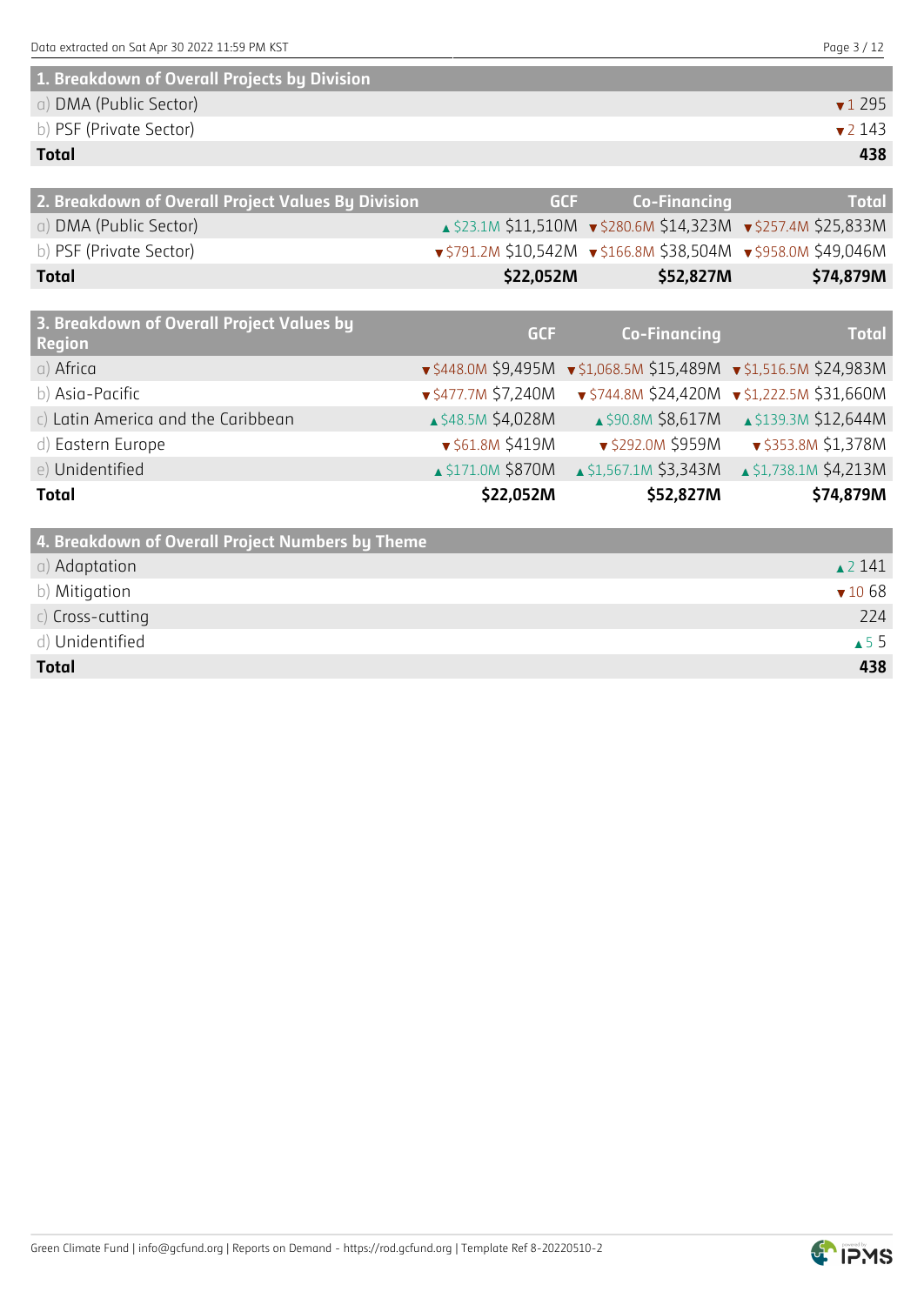| 5. Breakdown of Overall Project Values by Theme                      | <b>GCF</b>         | <b>Co-Financing</b>                                               | <b>Total</b>         |
|----------------------------------------------------------------------|--------------------|-------------------------------------------------------------------|----------------------|
| a) Adaptation                                                        | ▲ \$50.8M \$4,626M | $\sqrt{5201.2M}$ \$6,475M                                         | ▼ \$150.4M \$11,100M |
| b) Mitigation                                                        |                    | v \$822.3M \$5,195M v \$1,557.8M \$13,996M v \$2,380.1M \$19,190M |                      |
| $c)$ Cross-cutting                                                   |                    | ▲ \$3.4M \$12,232M ▲ \$1,311.7M \$32,357M ▲ \$1,315.1M \$44,589M  |                      |
| d) Unidentified                                                      |                    |                                                                   |                      |
| <b>Total</b>                                                         | \$22,052M          | \$52,827M                                                         | \$74,879M            |
|                                                                      |                    |                                                                   |                      |
| 6. Breakdown of Overall Project Numbers by Approval Process Modality |                    |                                                                   |                      |
| a) Proposal Approval Process                                         |                    |                                                                   | ▲ 4 3 4 3            |
| b) Simplified Approval Process                                       |                    |                                                                   | 795                  |
| <b>Total</b>                                                         |                    |                                                                   | 438                  |
|                                                                      |                    |                                                                   |                      |

| 7. Breakdown of Overall Project Values by<br><b>Approval Process Modality</b> | <b>GCF</b>             | <b>Co-Financing</b>                                            | <b>Total</b>              |
|-------------------------------------------------------------------------------|------------------------|----------------------------------------------------------------|---------------------------|
| a) Proposal Approval Process                                                  |                        | v \$701.1M \$21,185M v \$295.9M \$52,422M v \$997.0M \$73,607M |                           |
| b) Simplified Approval Process                                                | $\sqrt{567.0M}$ \$867M | $\sqrt{5151.5M}$ \$405M                                        | $\sqrt{5218.4M}$ \$1,272M |
| <b>Total</b>                                                                  | \$22,052M              | \$52,827M                                                      | \$74,879M                 |
|                                                                               |                        |                                                                |                           |

| 8. Breakdown of Overall Project Numbers by RFP |                |
|------------------------------------------------|----------------|
| a) MSME                                        | 22             |
| b) EDA                                         | 12             |
| c) MFS                                         | 26             |
| d) REDD+ RBP                                   | $\overline{4}$ |
| <b>Total</b>                                   | 64             |

| 9. Breakdown of Overall Project Values by RFP | GCF      | Co-Financing                                                          | <b>Total</b> |
|-----------------------------------------------|----------|-----------------------------------------------------------------------|--------------|
| a) MSME                                       |          | $\sqrt{50.9M}$ \$648M $\sqrt{51.3M}$ \$2,581M $\sqrt{52.2M}$ \$3,229M |              |
| b) EDA                                        | S249M    | <b>S31M</b>                                                           | \$280M       |
| $c)$ MFS                                      | \$2,539M | \$7,479M                                                              | \$10,018M    |
| $d)$ REDD+ RBP                                | \$0M     | <b>SOM</b>                                                            | \$0M         |
| <b>Total</b>                                  | \$3,436M | \$10,091M                                                             | \$13,526M    |

**Note:** Due to rounding, numbers presented throughout this report may not add up precisely to the totals indicated and percentages may not precisely reflect the absolute figures for the same reason.

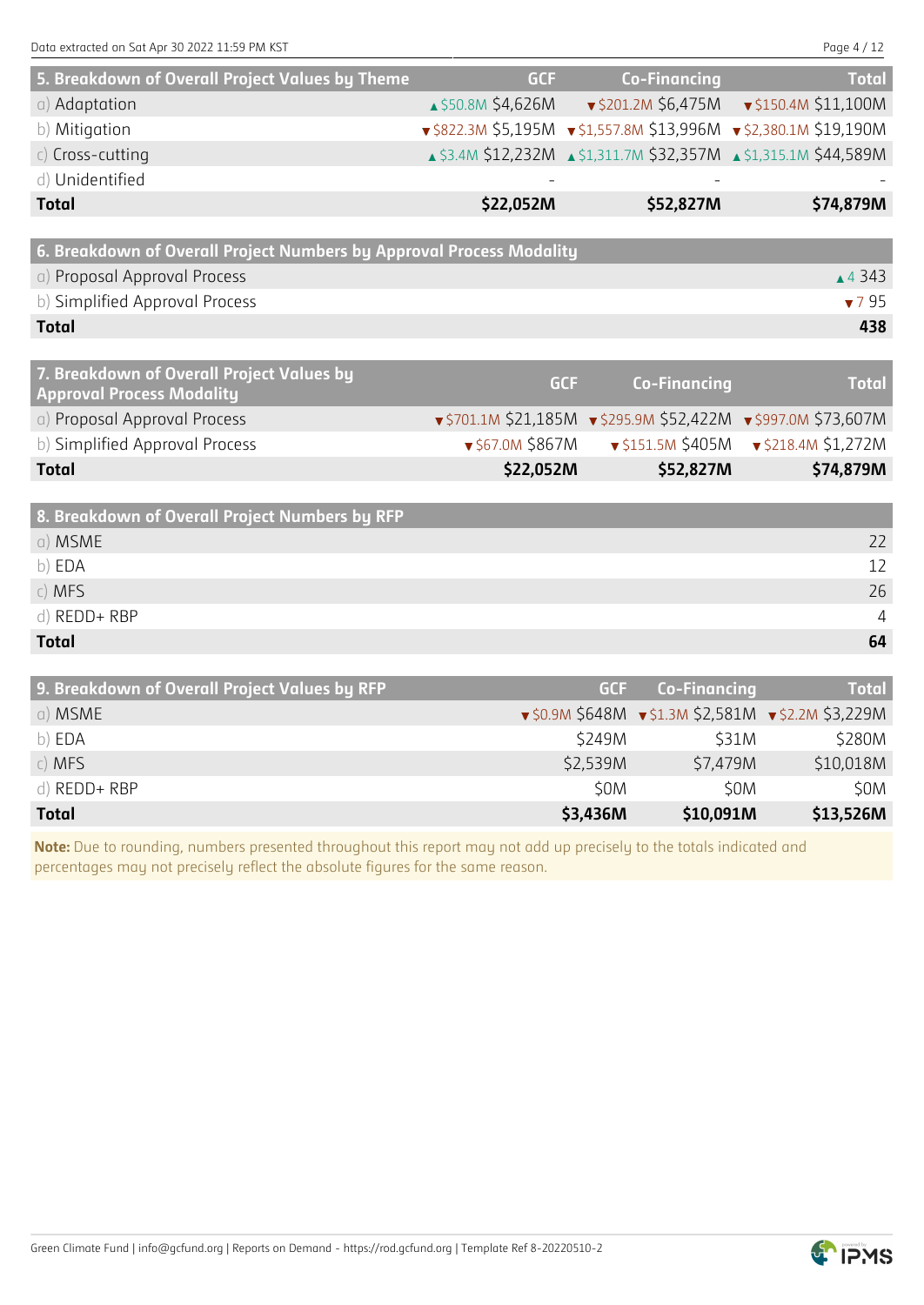## **Funding Proposals**

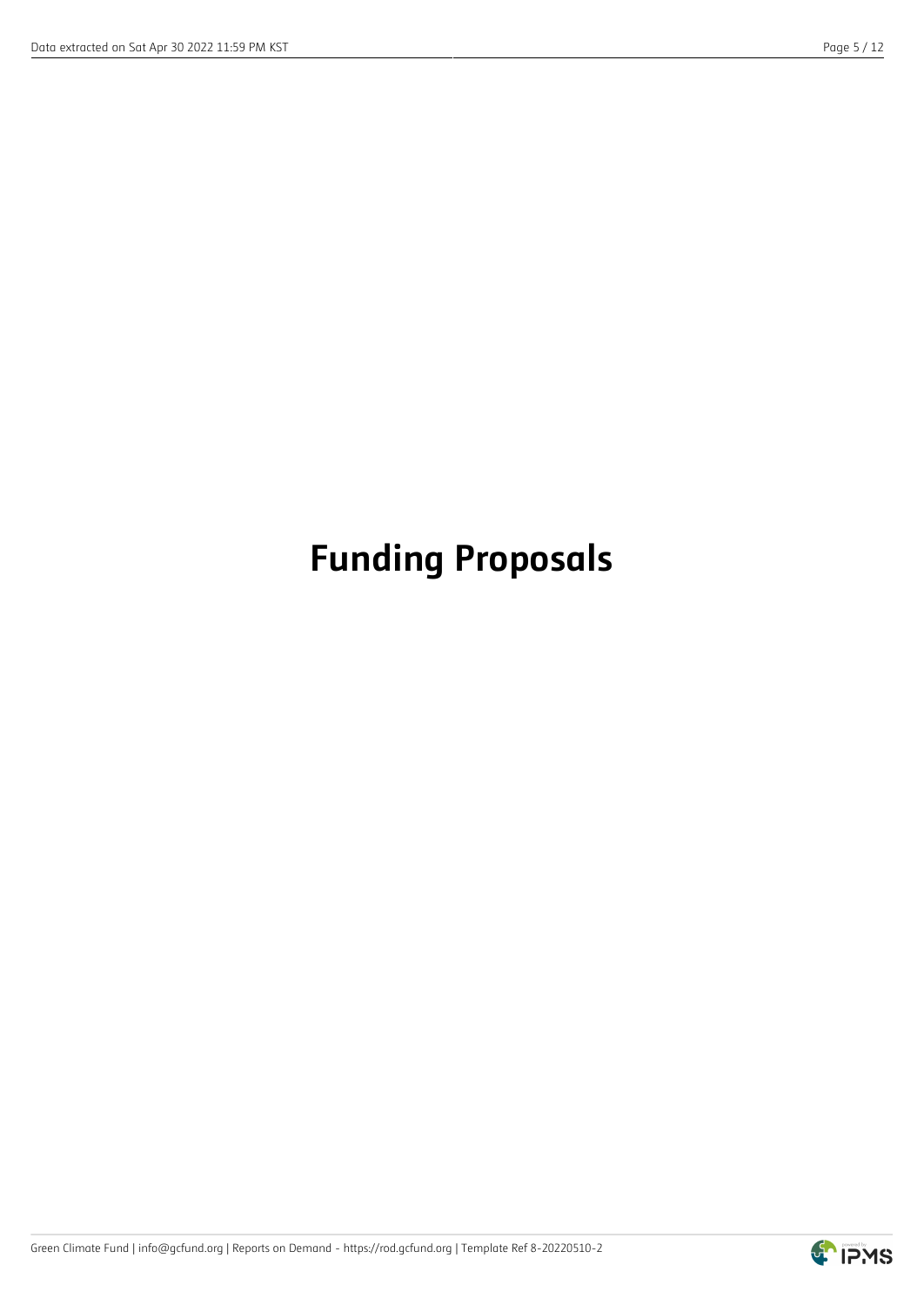| 10. Breakdown of Funding Proposal Projects by Division |                           |
|--------------------------------------------------------|---------------------------|
| a) DMA (Public Sector)                                 | $\triangle$ 3.54          |
| b) PSF (Private Sector)                                | $\blacktriangledown$ 5 74 |
| <b>Total</b>                                           | 78                        |

| 11. Breakdown of Funding Proposal Values By<br><b>Division</b> | <b>GCF</b>                   | <b>Co-Financing</b>                                             | <b>Total</b>                |
|----------------------------------------------------------------|------------------------------|-----------------------------------------------------------------|-----------------------------|
| a) DMA (Public Sector)                                         | ▲ \$32.8M \$2,617M           | ▼ \$63.0M \$4,281M                                              | ▼ \$30.2M \$6,899M          |
| b) PSF (Private Sector)                                        |                              | v \$101.6M \$2,286M v \$2,409.4M \$7,406M v \$2,511.0M \$9,692M |                             |
| <b>Total</b>                                                   | \$4,903M                     | \$11,687M                                                       | \$16,591M                   |
|                                                                |                              |                                                                 |                             |
| 12. Breakdown of Funding Proposal Project Values<br>by Region  | <b>GCF</b>                   | <b>Co-Financing</b>                                             | <b>Total</b>                |
|                                                                |                              |                                                                 |                             |
| a) Africa                                                      | $\triangle$ \$98.1M \$1,729M | ▼ \$309.0M \$3,779M                                             | ▼ \$210.8M \$5,508M         |
| b) Asia-Pacific                                                |                              | $\sqrt{572.4M}$ \$1,660M $\sqrt{51,311.1M}$ \$4,704M            | $\sqrt{51,383.6M}$ \$6,364M |
| c) Latin America and the Caribbean                             | $\sqrt{590.2M}$ \$1,212M     | ▼ \$739.7M \$2,432M                                             | ▼ \$829.9M \$3,645M         |
| d) Eastern Europe                                              | $\sqrt{54.4M}$ \$248M        | ▼ \$112.6M \$571M                                               | ▼ \$117.0M \$819M           |
| e) Unidentified                                                | \$55M                        | \$200M                                                          | \$255M                      |

**Note:** In case of the multi-country projects, the breakdown is based on the simple attribution according to the number of countries marked in each proposal, unless the % of each country allocation is provided by accredited entities.

**Total \$4,903M \$11,687M \$16,591M**

| 13. Breakdown of Funding Proposal Project Numbers by Theme |                           |
|------------------------------------------------------------|---------------------------|
| a) Adaptation                                              | $\triangle$ 22            |
| b) Mitigation                                              | $\blacktriangledown$ 5 17 |
| $c)$ Cross-cutting                                         | $\triangle$ 1 39          |
| d) Unidentified                                            | $\cap$                    |
| <b>Total</b>                                               | 78                        |

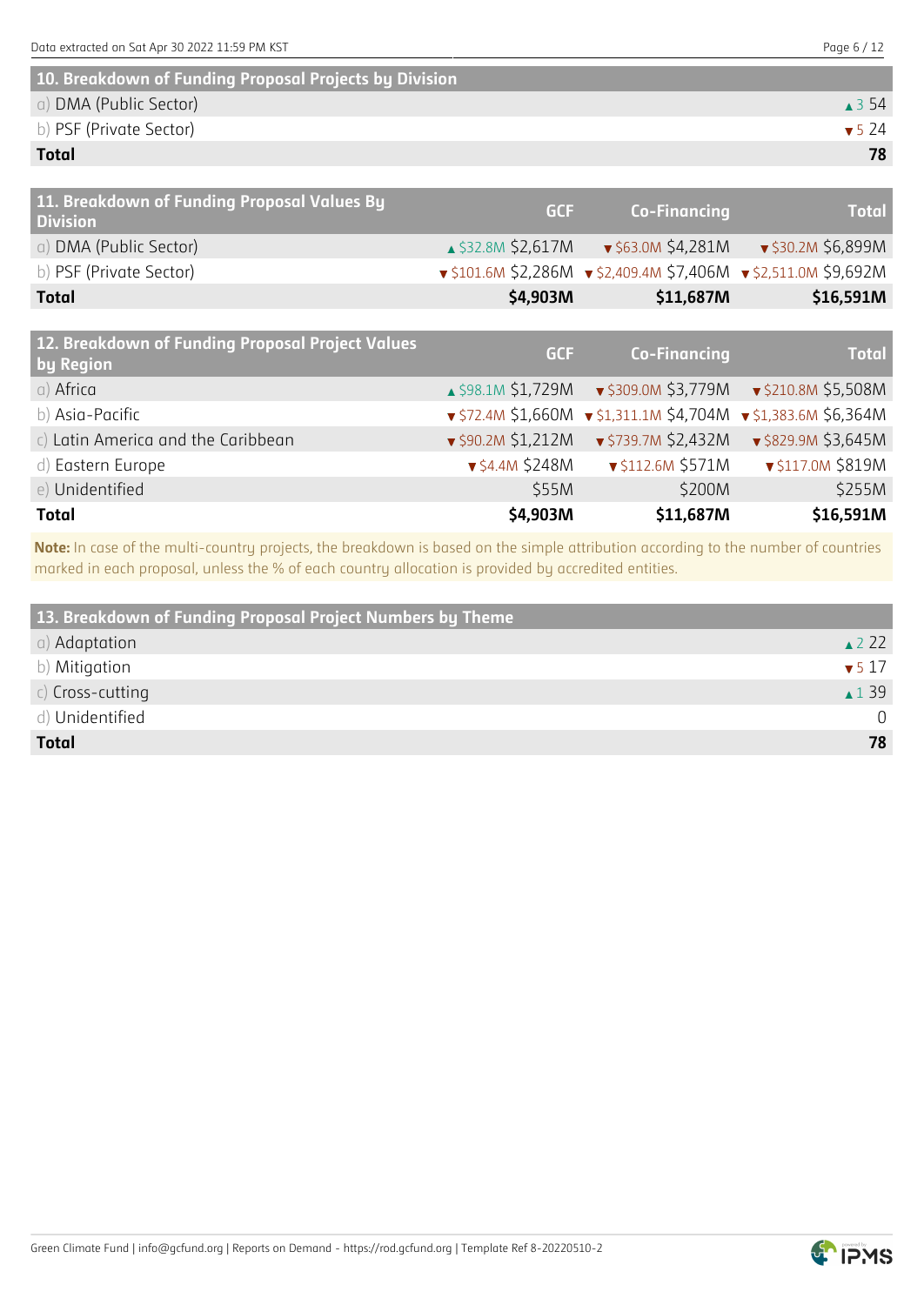| 14. Breakdown of Funding Proposal Project Values<br>by Theme | <b>GCF</b>               | Co-Financing                                                 | <b>Total</b>                                      |
|--------------------------------------------------------------|--------------------------|--------------------------------------------------------------|---------------------------------------------------|
| a) Adaptation                                                |                          | A \$248.7M \$906M A \$256.2M \$1,719M A \$504.9M \$2,624M    |                                                   |
| b) Mitigation                                                |                          | ▼\$279.7M \$1,750M ▼\$2,670.9M \$5,227M ▼\$2,950.6M \$6,977M |                                                   |
| $c)$ Cross-cutting                                           | $\sqrt{537.8M}$ \$2,248M |                                                              | $\sqrt{557.7M}$ \$4,741M $\sqrt{595.5M}$ \$6,989M |
| d) Unidentified                                              |                          |                                                              |                                                   |
| <b>Total</b>                                                 | \$4,903M                 | \$11,687M                                                    | \$16,591M                                         |

**Note:** A mitigation and adaptation breakdown of cross-cutting funding proposals is not available in the pipeline stage owing to insufficient information available in the current funding proposal template. The Secretariat will address this issue once the funding proposal template has been revised, probably after the twenty-second meeting of the Board.

| 15. Breakdown of Funding Proposal Project Numbers by Approval Process Modality   |            |                     |                          |
|----------------------------------------------------------------------------------|------------|---------------------|--------------------------|
| a) Proposal Approval Process                                                     |            |                     | $\blacktriangledown 167$ |
| b) Simplified Approval Process                                                   |            |                     | $\blacktriangledown$ 111 |
| <b>Total</b>                                                                     |            |                     | 78                       |
|                                                                                  |            |                     |                          |
| 16. Breakdown of Funding Proposal Project Values<br>by Approval Process Modality | <b>GCF</b> | <b>Co-Financing</b> | <b>Total</b>             |

| <b>Total</b>                   | \$4,903M                           | \$11,687M                          | \$16,591M                                                                          |
|--------------------------------|------------------------------------|------------------------------------|------------------------------------------------------------------------------------|
| b) Simplified Approval Process | $\blacktriangledown$ \$9.1M \$109M | $\blacktriangledown$ \$66.0M \$63M | $\sqrt{575.1M}$ \$171M                                                             |
| a) Proposal Approval Process   |                                    |                                    | $\sqrt{559.8M}$ \$4,795M $\sqrt{52,406.4M}$ \$11,625M $\sqrt{52,466.2M}$ \$16,419M |
|                                |                                    |                                    |                                                                                    |

| 17. Breakdown of Funding Proposal Project Numbers by RFP |             |
|----------------------------------------------------------|-------------|
| a) MSME                                                  | $\Omega$    |
| b) EDA                                                   | $\sqrt{13}$ |
| c) MFS                                                   | 8           |
| d) REDD+ RBP                                             | $\cap$      |
| <b>Total</b>                                             |             |

| 18. Breakdown of Funding Proposal Project Values by RFP |        | <b>GCF</b> Co-Financing                         | <b>Total</b> |
|---------------------------------------------------------|--------|-------------------------------------------------|--------------|
| a) MSME                                                 |        |                                                 |              |
| b) EDA                                                  |        | ▲ \$20.0M \$76M ▲ \$13.2M \$16M ▲ \$33.2M \$92M |              |
| $c)$ MFS                                                | \$499M | \$1,560M                                        | \$2,059M     |
| d) REDD+ RBP                                            |        |                                                 |              |
| <b>Total</b>                                            | \$575M | \$1,576M                                        | \$2,151M     |

| 19. Breakdown of Funding Proposal Numbers by Stage |                           |
|----------------------------------------------------|---------------------------|
| a) Stage 4: Funding Proposal                       | $\triangle$ 1.60          |
| b) Stage 5: Secretariat and iTAP Review            | $\blacktriangledown$ 3 15 |
| <b>Total</b>                                       | 75.                       |

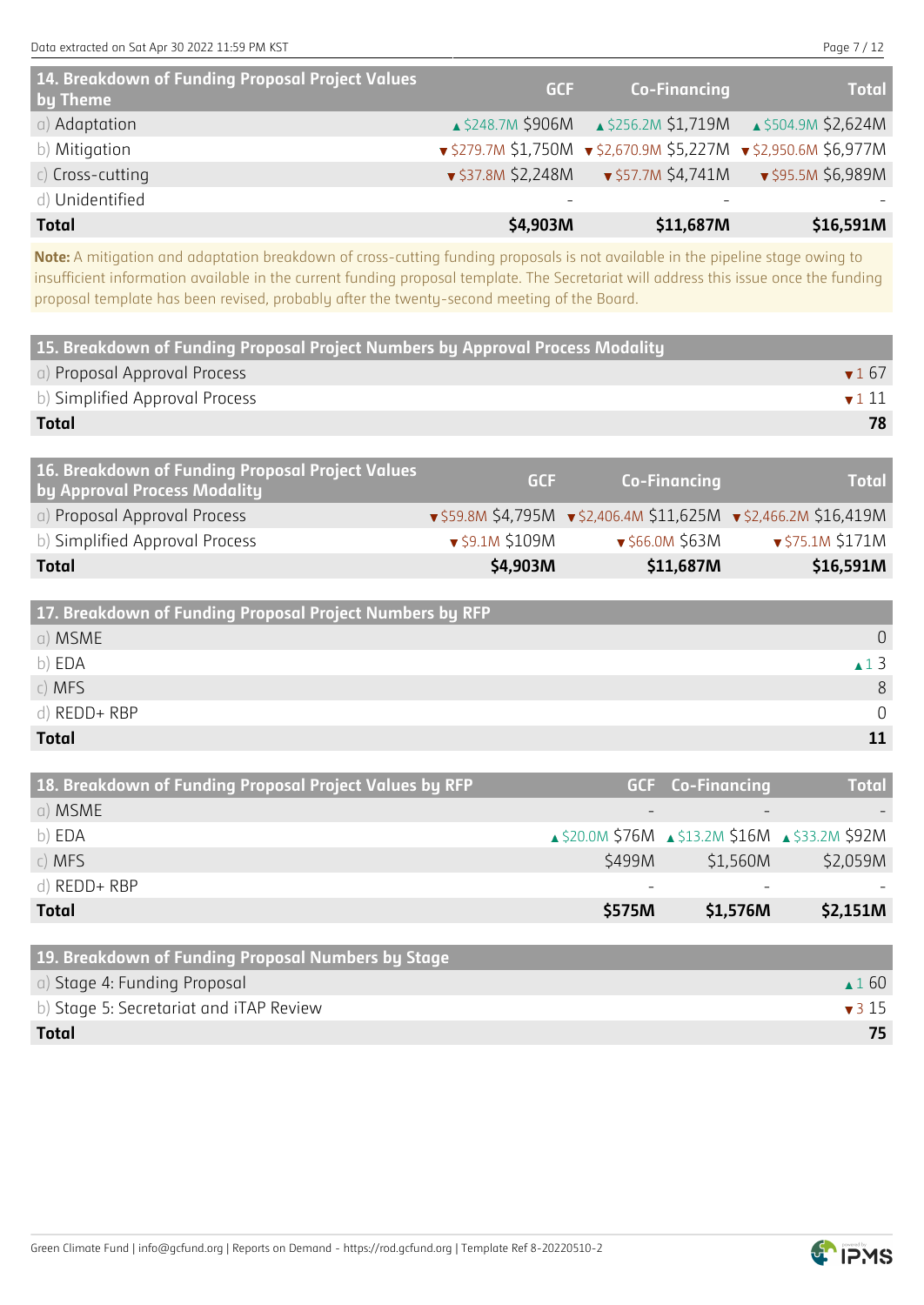Data extracted on Sat Apr 30 2022 11:59 PM KST Page 8 / 12

| 20. Breakdown of Funding Proposal Values by<br>Stage | <b>GCF</b>                    | <b>Co-Financing</b>                                                               | <b>Total</b>                            |
|------------------------------------------------------|-------------------------------|-----------------------------------------------------------------------------------|-----------------------------------------|
| a) Stage 4: Funding Proposal                         | $\triangle$ \$107.8M \$3,556M |                                                                                   | ▲ \$90.6M \$7,212M ▲ \$198.4M \$10,768M |
| b) Stage 5: Secretariat and iTAP Review              |                               | $\sqrt{5176.7M}$ \$1,301M $\sqrt{52,563.0M}$ \$4,450M $\sqrt{52,739.6M}$ \$5,751M |                                         |
| Total                                                | \$4,857M                      | \$11,662M                                                                         | \$16,519M                               |
|                                                      |                               |                                                                                   |                                         |

| 21. Breakdown of Funding Proposal Values by<br><b>Financial Instruments</b> | <b>GCF</b>                    | <b>Co-Financing</b>                                 | <b>Total</b>          |
|-----------------------------------------------------------------------------|-------------------------------|-----------------------------------------------------|-----------------------|
| $a)$ Loans                                                                  |                               | $\sqrt{5159.4M}$ \$1,687M $\sqrt{5639.6M}$ \$5,827M | ▼ \$799.0M \$7,514M   |
| b) Equity                                                                   |                               | $\sqrt{536.5M}$ \$770M $\sqrt{51,967.5M}$ \$2,999M  | ▼ \$2,004.0M \$3,769M |
| c) Guarantees                                                               | ▼ \$0.2M \$98M                | ▼ \$74.0M \$65M                                     | ▼ \$74.2M \$163M      |
| d) Grants                                                                   | $\triangle$ \$127.7M \$2,163M | ▲ \$211.0M \$1,270M                                 | ▲ \$338.7M \$3,433M   |
| e) Results-Based Payment                                                    | \$132M                        |                                                     | \$132M                |
| f) In-kind                                                                  |                               | ▼ \$39.9M \$59M                                     | ▼ \$39.9M \$59M       |
| g) Undefined                                                                | $\bullet$ \$0.4M \$54M        | ▲ \$37.6M \$1,466M                                  | ▲ \$37.2M \$1,521M    |
| <b>Total</b>                                                                | \$4,903M                      | \$11,687M                                           | \$16,591M             |

| 22. Breakdown of Funding Proposal Values for SIDs,<br><b>LDCs and Africa</b> | <b>GCF</b> | <b>Co-Financing</b>                                        | <b>Total</b>                                                           |
|------------------------------------------------------------------------------|------------|------------------------------------------------------------|------------------------------------------------------------------------|
| a) SIDS                                                                      |            |                                                            | $\sqrt{525.1M}$ \$357M $\sqrt{5211.6M}$ \$630M $\sqrt{5236.7M}$ \$987M |
| b) LDCs                                                                      |            | ▲ \$88.7M \$1,336M v \$264.7M \$2,481M v \$176.0M \$3,817M |                                                                        |
| $c)$ Africa                                                                  |            | ▲ \$98.1M \$1,729M v \$309.0M \$3,779M v \$210.8M \$5,508M |                                                                        |
| d) SIDS+LDCs+Africa                                                          |            | ▲ \$70.6M \$2,317M v \$914.1M \$4,646M v \$843.4M \$6,963M |                                                                        |

**Note:** In case of the multi-country projects, the breakdown is based on the simple attribution according to the number of countries marked in each proposal, unless the % of each country allocation is provided by accredited entities.

| 23. Impact potential of Funding Proposal pipeline |               |
|---------------------------------------------------|---------------|
| a) Total Beneficiaries                            | 287,478,151   |
| b) Female Beneficiaries (%)                       | 12.74 %       |
| c) $tCO2eq$                                       | \$941,838,201 |
|                                                   |               |

**Note:** At the pipeline stage, the estimated data of impact potential may be preliminary and expected to be increasing.

| 24. Exchange Rate |                         |
|-------------------|-------------------------|
| a) Euro           | 1.086957                |
| b) EffectiveDate  | Thu Apr 14 2022         |
| $c)$ Source       | United Nations Treasury |

**Note:** Due to rounding, numbers presented throughout this report may not add up precisely to the totals indicated and percentages may not precisely reflect the absolute figures for the same reason.

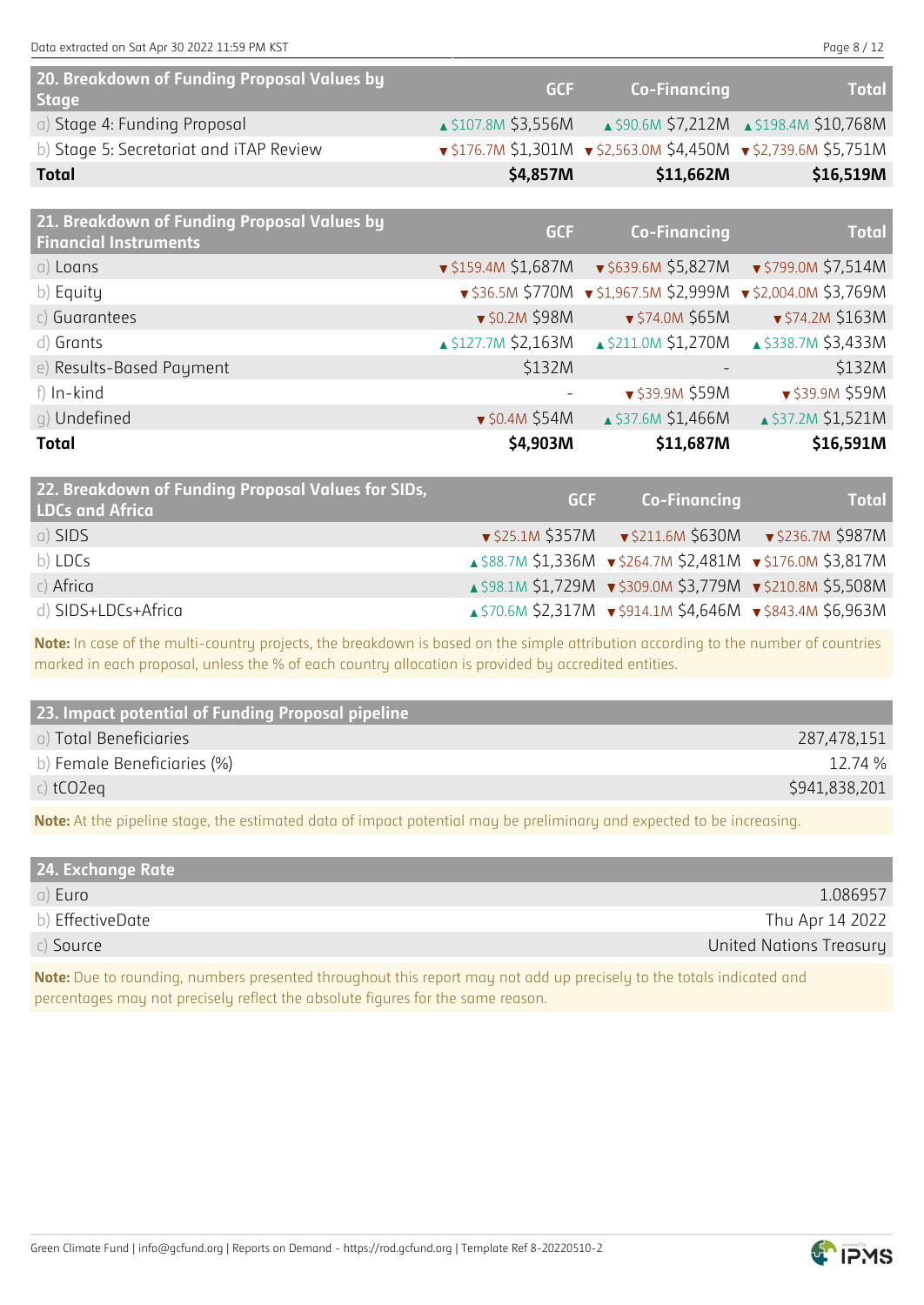## **Concept Notes**

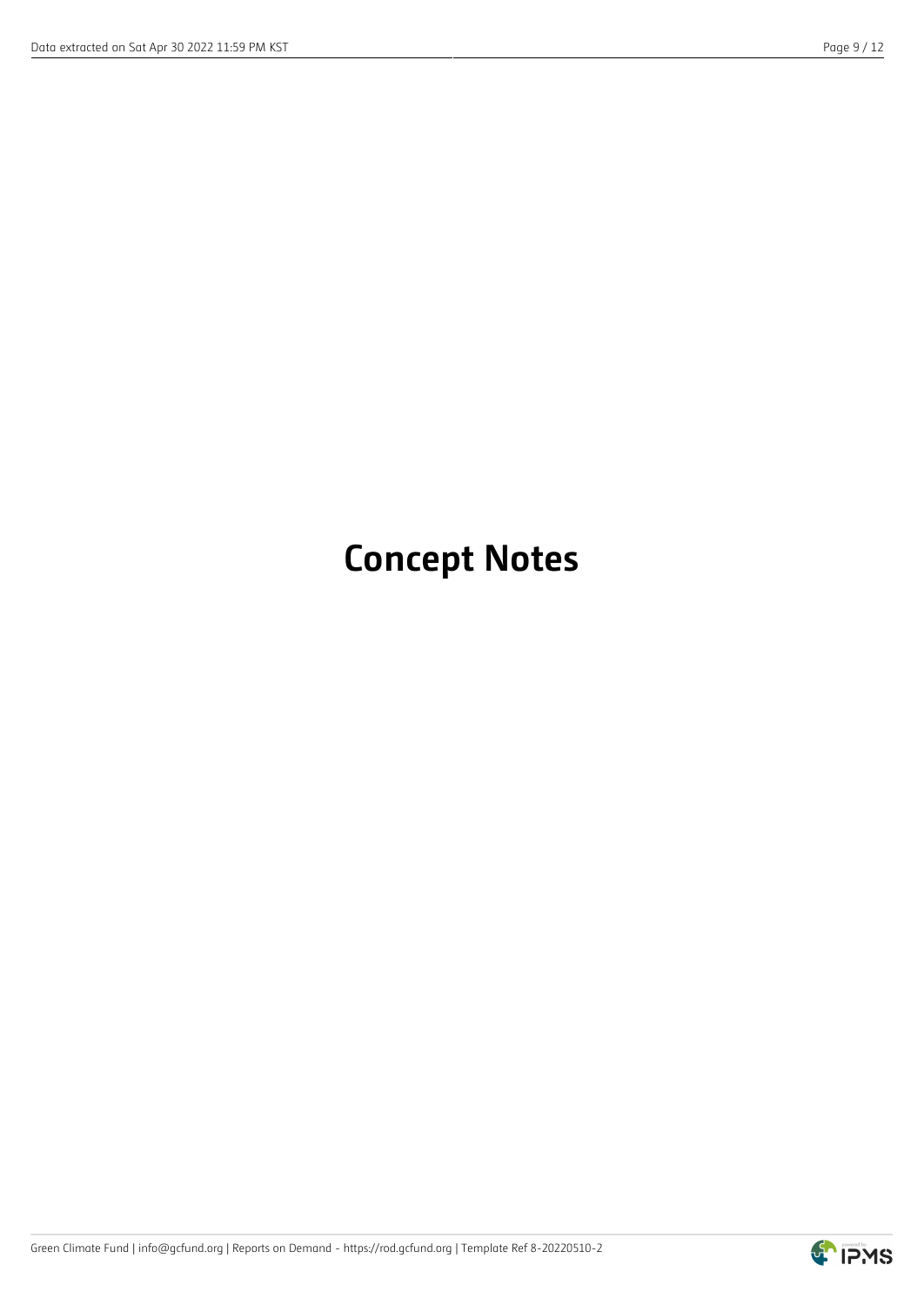| 25. Breakdown of Concept Note Projects by Division |                            |
|----------------------------------------------------|----------------------------|
| a) DMA (Public Sector)                             | $\sqrt{6}$ 239             |
| b) PSF (Private Sector)                            | $\blacktriangledown 10106$ |
| <b>Total</b>                                       | 345                        |

| 26. Breakdown of Concept Note Values By<br><b>Division</b> | <b>GCF</b> | Co-Financing                                                                          | <b>Total</b> |
|------------------------------------------------------------|------------|---------------------------------------------------------------------------------------|--------------|
| a) DMA (Public Sector)                                     |            | $\sqrt{524.6M}$ \$8,878M $\sqrt{5219.6M}$ \$10,040M $\sqrt{5244.2M}$ \$18,917M        |              |
| b) PSF (Private Sector)                                    |            | $\sqrt{51,324.9M}$ \$7,620M $\sqrt{51,403.3M}$ \$27,452M $\sqrt{52,728.2M}$ \$35,073M |              |
| <b>Total</b>                                               | \$16,498M  | \$37,492M                                                                             | \$53,990M    |
|                                                            |            |                                                                                       |              |

| 27. Breakdown of Concept Note Project Values by<br><b>Region</b> | <b>GCF</b>         | <b>Co-Financing</b>     | <b>Total</b>                                                                      |
|------------------------------------------------------------------|--------------------|-------------------------|-----------------------------------------------------------------------------------|
| a) Africa                                                        |                    |                         | $\sqrt{5641.2M}$ \$7,671M $\sqrt{5853.1M}$ \$11,615M $\sqrt{51,494.3M}$ \$19,287M |
| b) Asia-Pacific                                                  |                    |                         | ▼ \$660.3M \$5,325M ▼ \$655.7M \$18,494M ▼ \$1,316.0M \$23,819M                   |
| c) Latin America and the Caribbean                               | ▲ \$62.7M \$2,740M | ▲ \$66.5M \$5,420M      | ▲ \$129.2M \$8,160M                                                               |
| d) Eastern Europe                                                | ▼ \$57.5M \$171M   | ▼ \$179.4M \$388M       | ▼ \$236.9M \$559M                                                                 |
| e) Unidentified                                                  | ▼ \$53.3M \$590M   | $\sqrt{51.3M}$ \$1,575M | ▼ \$54.6M \$2,165M                                                                |
| <b>Total</b>                                                     | \$16,498M          | \$37,492M               | \$53,990M                                                                         |

**Note:** In case of the multi-country projects, the breakdown is based on the simple attribution according to the number of countries marked in each proposal, unless the % of each country allocation is provided by accredited entities.

| 28. Breakdown of Concept Note Project Values by<br><b>Theme</b> | <b>GCF</b> | <b>Co-Financing</b> | <b>Total</b>                                                                    |
|-----------------------------------------------------------------|------------|---------------------|---------------------------------------------------------------------------------|
| a) Adaptation                                                   |            |                     | $\sqrt{5267.2M}$ \$3,651M $\sqrt{513.8M}$ \$4,699M $\sqrt{5781.0M}$ \$8,350M    |
| b) Mitigation                                                   |            |                     | $\sqrt{5923.5M}$ \$3,064M $\sqrt{5824.5M}$ \$6,830M $\sqrt{51,748.1M}$ \$9,894M |
| $c)$ Cross-cutting                                              |            |                     | ▼\$158.8M \$9,784M ▼\$284.6M \$25,962M ▼\$443.4M \$35,746M                      |
| d) Unidentified                                                 |            |                     |                                                                                 |
| <b>Total</b>                                                    | \$16,498M  | \$37,492M           | \$53,990M                                                                       |

**Note:** A mitigation and adaptation breakdown of cross-cutting funding proposals is not available in the pipeline stage owing to insufficient information available in the current funding proposal template. The Secretariat will address this issue once the funding proposal template has been revised, probably after the twenty-second meeting of the Board.

| 29. Breakdown of Concept Note Project Numbers by Approval Process Modality   |                 |                                                                                        |                             |  |
|------------------------------------------------------------------------------|-----------------|----------------------------------------------------------------------------------------|-----------------------------|--|
| a) Proposal Approval Process                                                 |                 |                                                                                        | $\blacktriangledown$ 10 261 |  |
| b) Simplified Approval Process                                               |                 |                                                                                        | $\blacktriangledown 684$    |  |
| <b>Total</b>                                                                 |                 |                                                                                        | 345                         |  |
|                                                                              |                 |                                                                                        |                             |  |
| 30. Breakdown of Concept Note Project Values<br>by Approval Process Modality | <b>GCF</b>      | <b>Co-Financing</b>                                                                    | <b>Total</b>                |  |
| a) Proposal Approval Process                                                 |                 | $\sqrt{51,291.6M}$ \$15,740M $\sqrt{51,537.5M}$ \$37,149M $\sqrt{52,829.1M}$ \$52,889M |                             |  |
| b) Simplified Approval Process                                               | ▼\$57.9M \$758M | ▼ \$85.5M \$343M                                                                       | v \$143.4M \$1,101M         |  |
| <b>Total</b>                                                                 | \$16,498M       | \$37,492M                                                                              | \$53,990M                   |  |

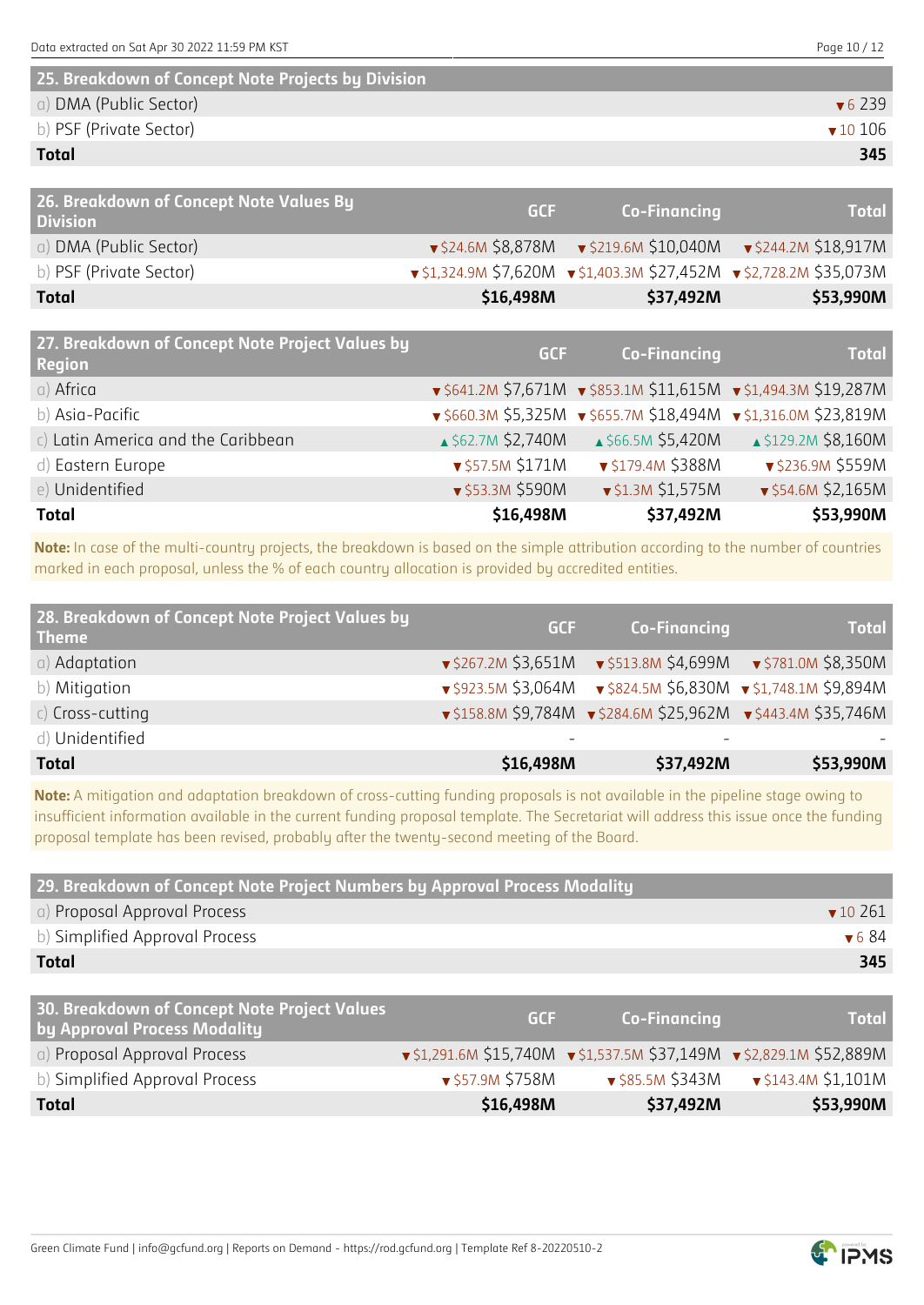| 31. Breakdown of Concept Note Project Numbers by RFP |     |
|------------------------------------------------------|-----|
| a) MSME                                              |     |
| b) EDA                                               | 719 |
| $c)$ MFS                                             | 18  |
| d) REDD+ RBP                                         |     |

| 32. Breakdown of Concept Note Project Values by RFP | GCF /    | Co-Financing                                                          | <b>Total</b> |
|-----------------------------------------------------|----------|-----------------------------------------------------------------------|--------------|
| a) MSME                                             |          | $\sqrt{50.9M}$ \$648M $\sqrt{51.3M}$ \$2,581M $\sqrt{52.2M}$ \$3,229M |              |
| b) EDA                                              |          | $\sqrt{220.0M}$ \$173M $\sqrt{213.2M}$ \$15M $\sqrt{213.2M}$ \$188M   |              |
| $c)$ MFS                                            | \$2,040M | \$5,919M                                                              | \$7,958M     |
| d) REDD+ RBP                                        | \$0M     | \$0M                                                                  | \$0M         |
| <b>Total</b>                                        | \$2,861M | \$8,515M                                                              | \$11,376M    |

| 33. Breakdown of Concept Note Numbers by Stage |                 |
|------------------------------------------------|-----------------|
| a) Stage 3: Concept Note                       | $\sqrt{16}$ 345 |

| 34. Breakdown of Concept Note Values by<br><b>Stage</b>                 | <b>GCF</b>                                                                             | <b>Co-Financing</b>       | <b>Total</b>                                                    |
|-------------------------------------------------------------------------|----------------------------------------------------------------------------------------|---------------------------|-----------------------------------------------------------------|
| a) Stage 3: Concept Note                                                | $\sqrt{51,349.5M}$ \$16,498M $\sqrt{51,622.9M}$ \$37,492M $\sqrt{52,972.4M}$ \$53,990M |                           |                                                                 |
| <b>Total</b>                                                            | \$16,498M                                                                              | \$37,492M                 | \$53,990M                                                       |
| 35. Breakdown of Concept Note Values by<br><b>Financial Instruments</b> | <b>GCF</b>                                                                             | <b>Co-Financing</b>       | <b>Total</b>                                                    |
| $a)$ Loans                                                              |                                                                                        |                           | v \$767.8M \$5,081M v \$831.6M \$19,756M v \$1,599.4M \$24,837M |
| b) Equity                                                               | $\sqrt{5457.5M}$ \$2,194M                                                              | ▼ \$589.5M \$7,449M       | ▼ \$1,047.0M \$9,644M                                           |
| c) Guarantees                                                           | $\sqrt{50.3M}$ \$591M                                                                  | $\sqrt{51.0M}$ \$347M     | ▼ \$1.3M \$938M                                                 |
| d) Grants                                                               | $\sqrt{5173.9M}$ \$7,620M                                                              | ▼ \$53.4M \$1,979M        | ▼ \$227.3M \$9,599M                                             |
| e) Results-Based Payment                                                | \$9M                                                                                   | \$0M                      | \$9M                                                            |
| f) In-kind                                                              |                                                                                        | ▲ \$44.1M \$441M          | ▲ \$44.1M \$441M                                                |
| q) Undefined                                                            | ▲ \$50.0M \$1,003M                                                                     | $\sqrt{5191.5M}$ \$7,519M | $\sqrt{5141.5M}$ \$8,522M                                       |
| <b>Total</b>                                                            | \$16,498M                                                                              | \$37,492M                 | \$53,990M                                                       |